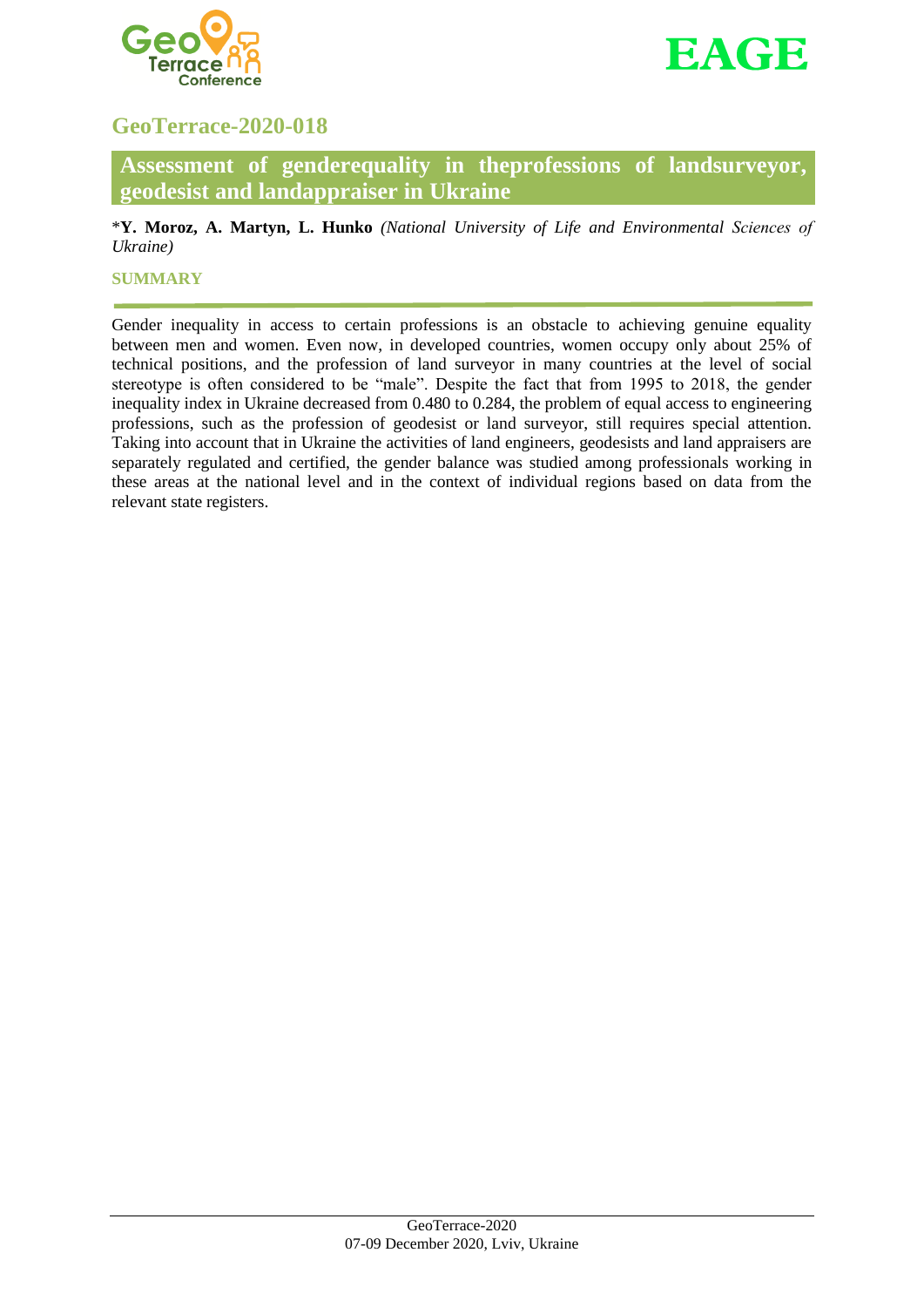



## **Introduction**

Gender inequality is one of the manifestations of socio-economic differentiation of the population, which leads to different opportunities for self-realization of women and men in society, so research these problems is relevant, although the results are perceived differently by the public.

Historically, Ukrainian women have less ability to express their own abilities. This is explained by several factors: firstly, workload at home and secondly, confidence among employers that the most important thing for a woman is self-realization in the field of motherhood, family life, and everything else - career growth, development of one's abilities - goes to the 2 place (2).

Gender inequality in Ukrainian society is a consequence of the policy of solving the women's issue in the USSR. Even in Soviet times, women were given more opportunity to work, but under its unequal distribution, their salary was on average lower than men's (3). In the post-Soviet period, there was a certain revival of patriarchal ideology and practices that cemented and deepened the inequality that prevailed during the Soviet era.

In recent years, gender researches of the labor market have attracted considerable scientists attention. A significant contribution to the development of theoretical and practical aspects of gender research belongs to O. Grishnov, E. Libanova, L. Lobanov, O. Makarova, V. Novikov, Y. Sayenko, V. Ceshenko. The authors prove that there are significant gender imbalances in the Ukrainian labor market by analyzing the level of economic activity and employment of the population. However, gender studies in the Ukrainian labor market remain underdeveloped and require further development and greater attention. That is why the article analyzes the labor relations in the field of land relations by gender differentiation. Equal participation of women and men in the professional fields should be an important area of public educational and employment policies.

# **Methodology of research and materials**

The basis of methodological approaches to the researches of gender problems in the socio-economic area is the analysis of gender imbalances in the labor market, in particular, economic activity and employment of the population, differentiation of wages, gender imbalance in the sphere of economic decision-making. Analyzing the socio-economic structure of society, gender issues are reflected in the unequal opportunities for women and men to participate in the leadership positions, education and employment, income and property. The method of studying the problem involved the study not only of quantitative characteristics, but also the transition to the researches of the conditions and statuses of employment of men and women.

#### **Discussion and results**

Ukraine is a participant of many international legal treaties that promote and establish a gender equality regime. According to the Sustainable Development Strategy of Ukraine until 2030, the strategic goal of sustainable development for the period until 2030 is to expand the economic opportunities of women in the context of employment, income and development of entrepreneurial potential. Although gender mainstreaming is not strictly required in the context of employment, it is worth noting that land relations professionals are not tasked with the performance of which is influenced by the physiological abilities of existing members.

To determine the professional and social skills that a progressive land relations specialist should possess in the future, job offers were analyzed on job search websites. The most common requirements for candidates for the job of land surveyor and geodesist are determined. 85% of employers were interested in the candidate's ability to work with the appropriate software, which absolutely greatly simplifies the activity, and in some cases - opens up new opportunities (Fig. 1).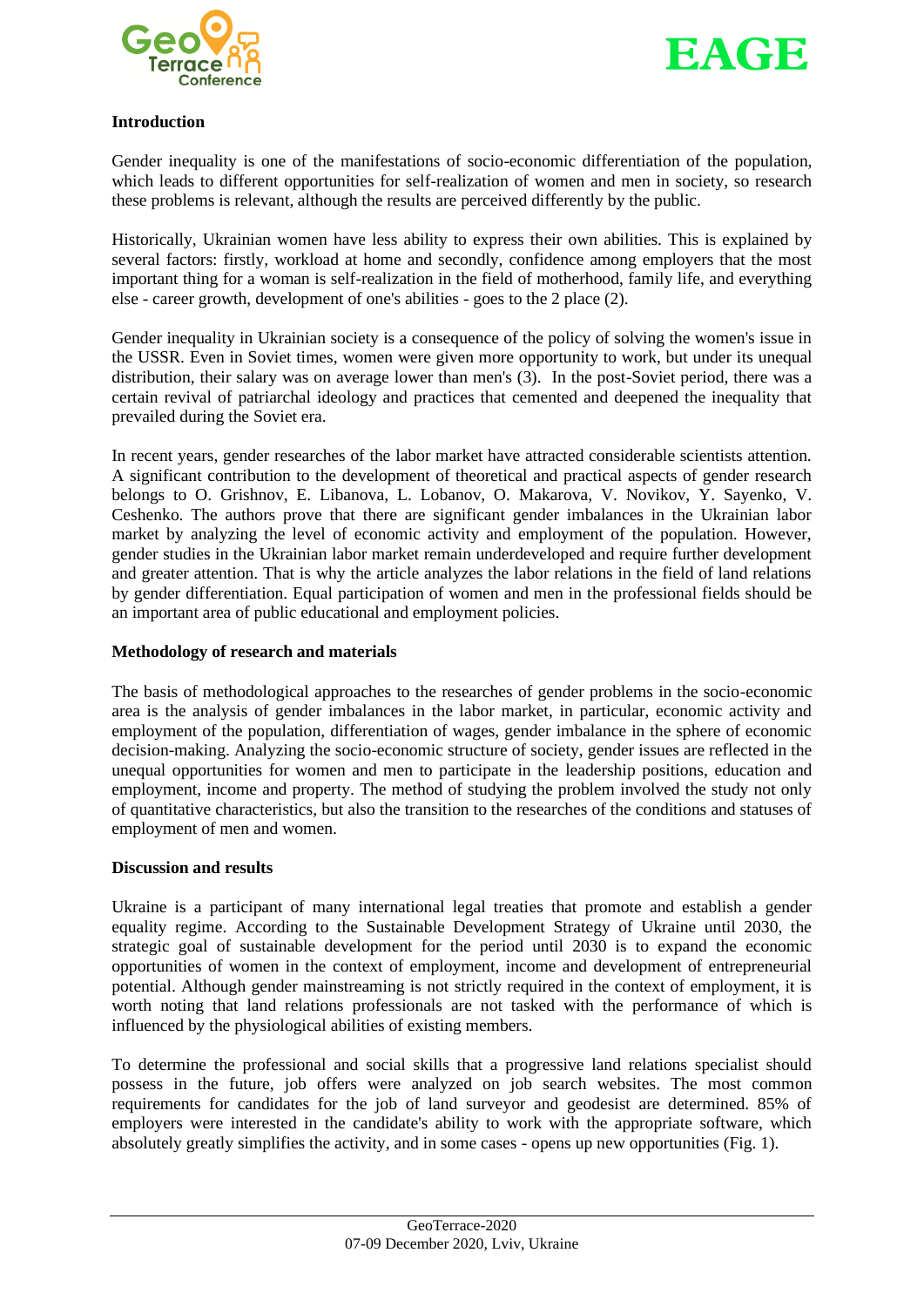





*Fig. 1. Requirements for candidates for the position of land surveyor*

Software is most commonly understood as computer-aided design systems, such as Autodesk AutoCad, DraftSight, and others. Typically, these programs are used to produce a graphical part of land surveying documentation such as cadastral maps, longitudinal profiles, and other.

Compulsory skill on every enterprise is the ability to work with a suite of office applications: Microsoft Office, namely, Microsoft Word, Microsoft Excel. 90% of employers require an engineer to be proficient in these programs. An important requirement for candidates is the ability to work with modern GIS systems such as ArcGIS and QGIS. A quarter of employers require candidates to work with geo-information systems. They can be used to visualize location data, create and compile maps, atlases, plans, and land monitoring. This software can also be used extensively for spatial planning, land use restrictions establishment, environmental impact assessments, etc.

The job of geodesist in 40% of cases requires a person who is able to work in the programs of data capture processing. Examples of such programs are Digitals and CredoDat. They relieve the engineer of the need to independently process the results of measuring work, and fully automate computing. This greatly improves the productivity and efficiency of the geodesist, as the human impact on results and errors is minimized. Also, most employers require some experience in land management industry. Almost 40% of vacancies require 2 years of experience, 1 year and 3 years - 15%, and only 5% require as much as 4 years of work experience.

The source of information on the number of certified land surveying, geodesists and land appraisers are the relevant state registers, which are publicly available on the website of the State Service of Ukraine for Geodesy, Cartography and Cadastre (https://land.gov.ua).

Most land surveyors are working in Kyiv, Kharkiv and Lviv regions, the least - in Ternopil and Kherson regions. The land surveyor certificate have 2,914 people, 60% of whom are men and 40% are women.

According to the registry, there are about 880 certified geodesists in Ukraine. 77% of them are men and 23% are women. Most geodesists are working in the Kyiv, Lviv and Dnipro regions. Sumy, Kirovohrad and Kherson regions have the least amount of geodesists. Although the issue is not considered separately in this study, it should be noted that the total number of certified geodesists in the regions of Ukraine correlates with such indicators as gross regional output in construction and urban housing.

There are currently about 1141 appraisers of expert monetary valuation of land. The gender balance is almost equal, with a difference of only 41 in favor of men (Table 1).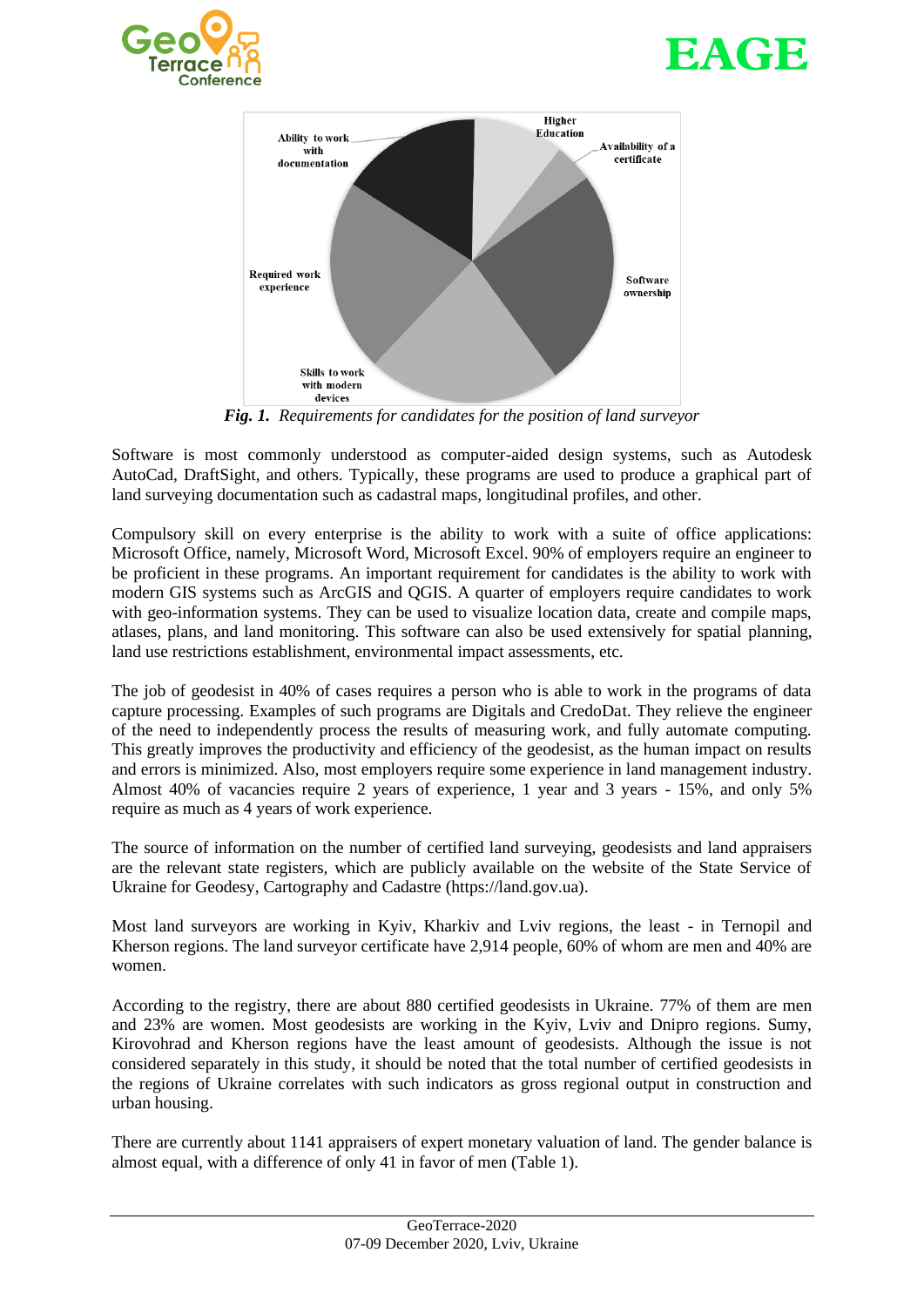



|                 | <b>Certified land</b><br>surveyors |       | 10110112020<br><b>Certified geodesists</b> |                  | <b>Land appraisers</b> |                |
|-----------------|------------------------------------|-------|--------------------------------------------|------------------|------------------------|----------------|
| Name of region  | Men                                | Woman | Men                                        | Woman            | Men                    | Woman          |
| Vinnytsya       | 72                                 | 35    | 21                                         | 3                | 18                     | 24             |
| Volyn           | 61                                 | 27    | 21                                         | $\overline{5}$   | 13                     | 11             |
| Dnipro          | 71                                 | 101   | 52                                         | 18               | 34                     | 30             |
| Donetsk         | 48                                 | 54    | 15                                         | 9                | 17                     | 23             |
| Zhytomyr        | 67                                 | 23    | 15                                         | $\overline{7}$   | 17                     | 10             |
| Zakarpattya     | 63                                 | 34    | 24                                         | 10               | 14                     | 18             |
| Zaporizhya      | 45                                 | 44    | 25                                         | $\overline{7}$   | 18                     | 20             |
| Ivano-Frankivsk | 86                                 | 37    | 41                                         | 19               | 15                     | 9              |
| Kyiv            | 245                                | 180   | 117                                        | 30               | 158                    | 120            |
| Kirovohrad      | 47                                 | 22    | 13                                         | $\boldsymbol{0}$ | 21                     | 11             |
| Lyhansk         | 20                                 | 12    | 6                                          | $\mathbf{1}$     | 6                      | $\overline{3}$ |
| Lviv            | 121                                | 55    | 49                                         | 12               | 50                     | 22             |
| Mykolaiv        | 42                                 | 46    | 12                                         | 9                | 21                     | 22             |
| Odessa          | 99                                 | 95    | 71                                         | 10               | 23                     | 46             |
| Poltava         | 82                                 | 87    | 24                                         | 8                | 22                     | 24             |
| Rivne           | 66                                 | 32    | 25                                         | $\overline{3}$   | 10                     | 12             |
| Sumy            | 40                                 | 29    | 10                                         | $\mathbf{1}$     | 17                     | 17             |
| Ternopil        | 64                                 | 15    | 16                                         | 10               | $\overline{7}$         | 12             |
| Kharkiv         | 101                                | 86    | 41                                         | 13               | 34                     | 54             |
| Kherson         | 33                                 | 23    | 10                                         | $\mathbf{1}$     | 15                     | 14             |
| Khmelnytskiy    | 95                                 | 31    | 17                                         | $\overline{7}$   | 16                     | 16             |
| Cherkasy        | 61                                 | 27    | 22                                         | 3                | 19                     | 13             |
| Chernivtsi      | 53                                 | 31    | 25                                         | 10               | 16                     | $\overline{4}$ |
| Chernihiv       | 80                                 | 26    | 14                                         | 5                | 10                     | 15             |
| Total           | 1762                               | 1152  | 680                                        | 200              | 591                    | 550            |
|                 | 2914                               |       | 880                                        |                  | 1141                   |                |

*Table 1. Gender balance in the field of land surveying, geodesy and land valuation in Ukraine (01.01.2020)*

Male land surveyors prevail in western Ukraine (Ternopil, Ivano-Frankivsk and Lviv regions), and vice versa, female land surveyors make up the majority in the east and south of Ukraine (Donetsk, Dnipro and Mykolaiv regions).

On all territory of Ukraine prevail male geodesists. This may be due to the fact that the work of a geodesist is closely linked to physical activity and, in some cases, extreme working conditions.

Today, the gender balance is almost preserved among the appraisers of the expert land valuation, the difference is only 1%. Most appraisers are located in Kyiv, Kharkiv and Odesa regions. In the Kirovohrad region, unlike the number of land surveyors and geodesists, there were quite a few appraisers – about 60. Rivne, Ternopil, and Chernivtsi regions also have a small number of appraisers. Male appraisers prevail only in the Kyiv region, and female appraisers are majority in the Odessa region. Gender equality remains in the rest of the country in terms of the number of specialists.

At the same time, there is an extremely low representation of women in higher government, political and trade union structures in Ukraine. Women in Ukraine control from 5 to 10 percent of economic resources. They have fewer opportunities than men in high-paying jobs and career advancement. Also most employers prefer men because women can interrupting their working hours and losing their skills due to the birth of children or their care in case of illness (4).